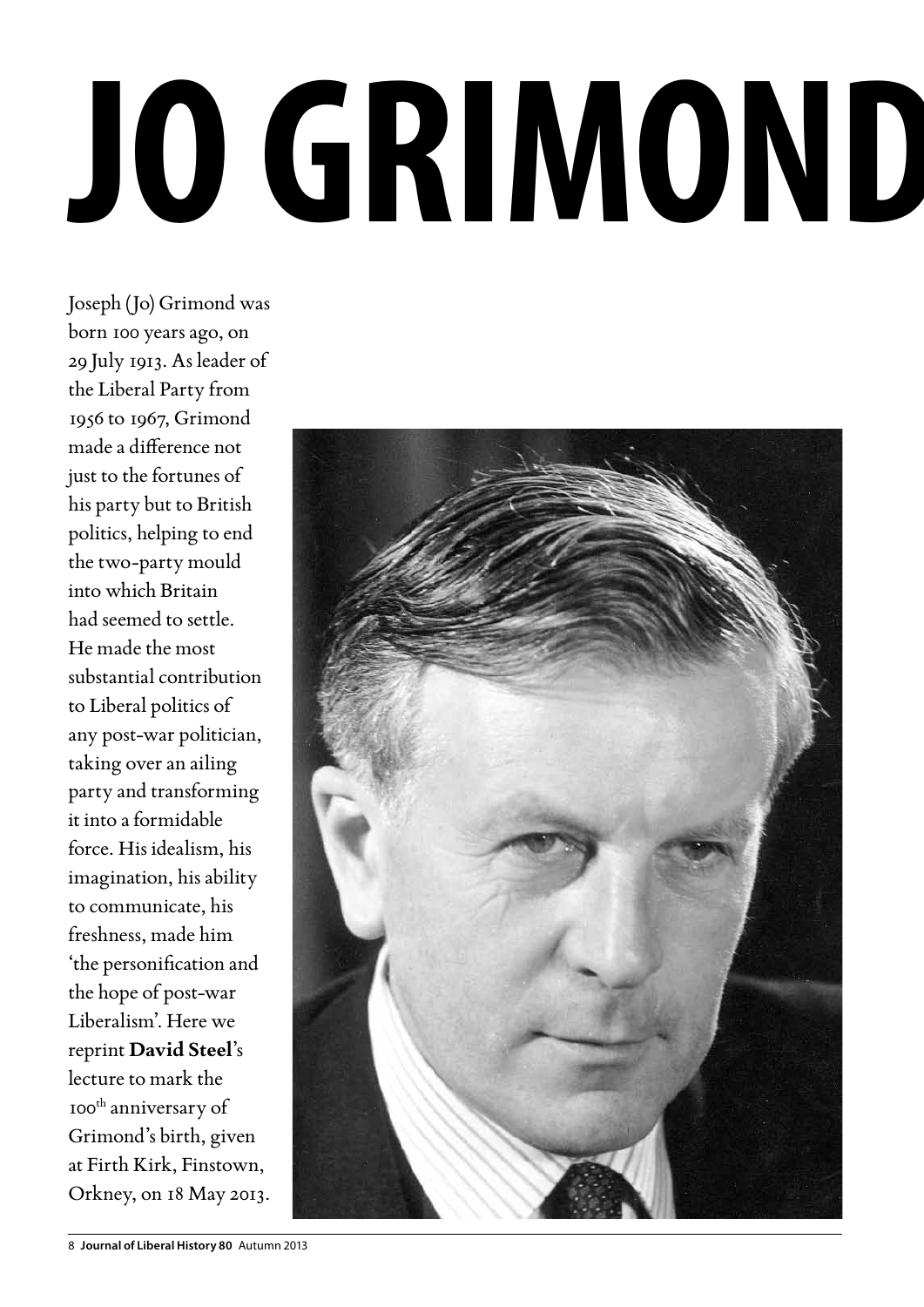# **Jo Grimond 1913– 1993**

T I is a trite, commonplace cliché for a politician to open a<br>discourse such as this by saying<br>what a pleasure it is to be here and T IS A trite, commonplace cliché for a politician to open a discourse such as this by saying doing so. In this case, the moment I received the invitation I replied saying that genuinely it would give me enormous pleasure. So before I delve into Jo Grimond's life let me explain why I owe him such a huge personal debt on two levels.

In 1961 when I had been president of the Liberal Club at Edinburgh University I persuaded Jo Grimond to stand for the office of rector and he was indeed elected. The secretary of the club, George Inglis, and I went on a camping holiday in the Highlands in my old motor car and had the temerity to travel over to Orkney to land ourselves on the Grimonds for free bed and breakfast at the Old Manse of Firth, and similarly lodge with the former rector James Robertson-Justice on our way back south at Spinningdale. Jo's rectorial address was entitled 'In praise of politics' and in it he declared: 'I urge all of you to become politicians, Liberals preferably, but if you can't manage that even Labour or Conservative politics are better than none. I urge you because politics are important, because politics are rewarding, but, most of all, because politics are one of the greatest, most natural and most enjoyable of human activities'.

Now Jo Grimond was notoriously mean when it came to small amounts of money, preferring to eat in one of the Commons cafeterias rather than pay for dinner in the Members' dining room, but for students at Edinburgh and

later as rector at Aberdeen and chancellor at Kent, he loved to put together generous dinner parties of a dozen or so for convivial discussion, and at one of these he sat me next to a fellow law student whom I knew but slightly, called Judy MacGregor. I offered her a lift back to her flat afterwards. We celebrated our golden wedding last year.

My second reason for my indebtedness to him occurred two years later by which time I was prospective candidate for Edinburgh Pentlands – a seat not fought by the party for many years and where my ambition was to save my deposit. I was, on graduating, offered and accepted the full-time job of assistant secretary of the Scottish Liberal Party. One of my tasks in that august role was to organise a pre-election tour for the Leader in the summer of 1964. So I was Jo's bag carrier (as we call them in the trade) as we travelled from hall to hall. All went well in Inverness and Caithness & Sutherland where we knew Russell Johnston and George Mackie had good chances of winning, but in Stornoway and especially Ross & Cromarty things were different. Neither Jo nor I knew the newly adopted candidate Alasdair Mackenzie. Gaelic was his first language and he was already into his sixties, was an expert on sheep but not thought to be so on politics.

The town hall in Dingwall was packed to the rafters, and Alasdair who had never addressed more than a local NFU meeting panicked and said he could not make the supporting speech, and that I

Jo Grimond (1913–1993), Leader of the Liberal Party 1956–1967

should do so. I insisted that I was only there to take the collection to cover the costs, and he spoke for about three minutes. Then Jo wowed the audience. Unfortunately I had decided we would have questions, and of course Jo answered superbly. Then a man in a loud tweed suit with a pukka voice – obviously up for the grouse shooting – got up at the back and insisted on addressing his question to the candidate: 'What is the Liberal Party policy on defence?' I looked at Jo. Jo looked at me. We both looked at Alasdair, and I could see my sparkling career in the party about to disappear. Alasdair got very slowly to his feet, cleared his throat noisily, and said very slowly: 'The Liberal Par-ty will de-fend Brit-ain, the common-wealth and the free world'. He sat down to tumultuous applause, and went on to win the seat and be an excellent MP. It was a model answer.

Some of you may remember my boss, the secretary of the Scottish party, Arthur Purdom, whose reaction to the good second places at by-elections we had polled in East Aberdeenshire, Galloway, and Kinross was 'we need fewer brilliant second places and a few more mediocre firsts!'

Well one constituency where we had always been in well-entrenched second place, and indeed fleetingly – before the boundary changes turned it into a safe Tory seat – the Liberals had won it in 1950 (the same year Jo won here), was Roxburgh, Selkirk & Peebles, but an active Labour candidate called Tam Dalyell had nearly pushed us down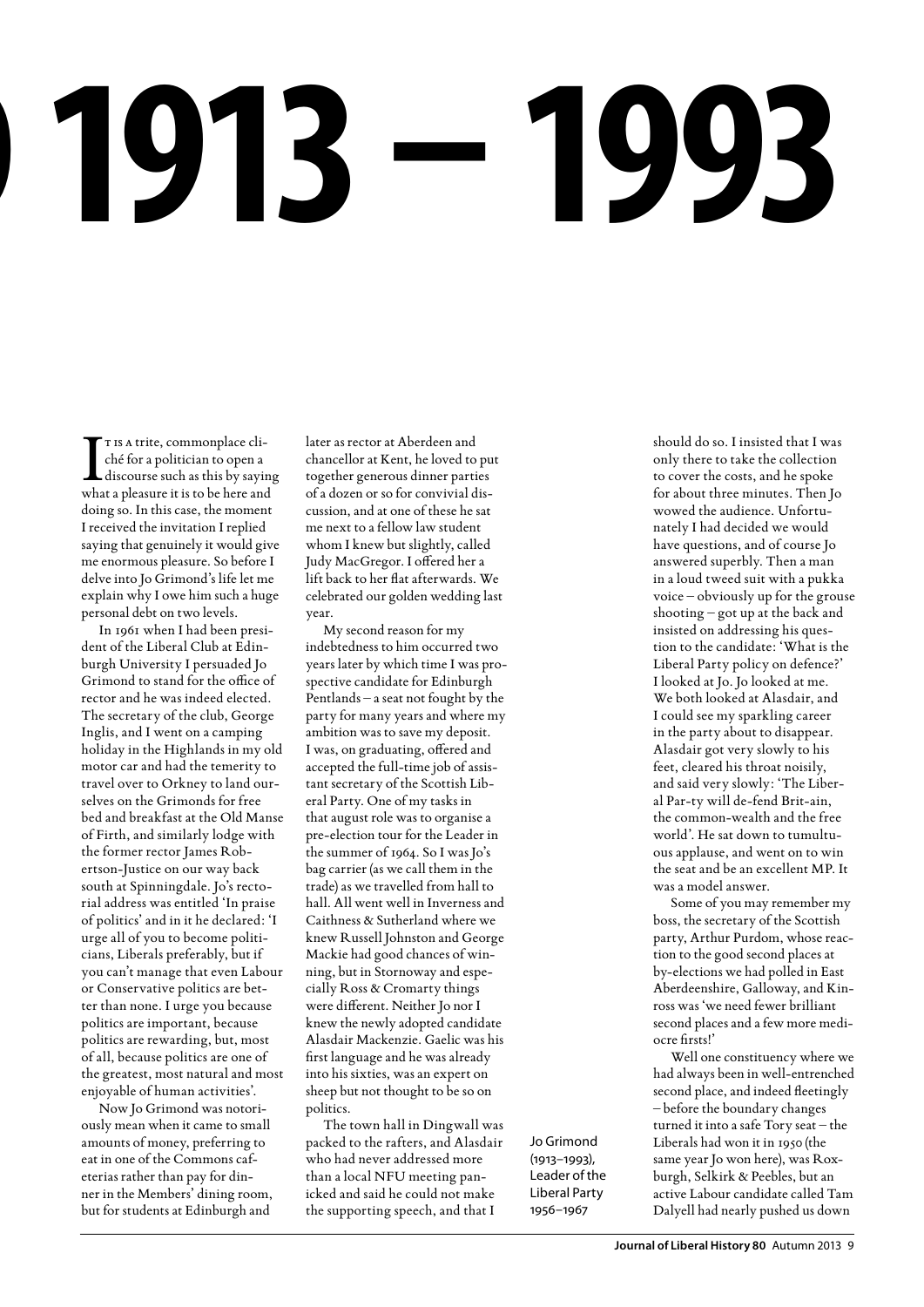to third place at the 1959 general election.

The prospective Liberal candidate was a distant Asquithian relative of Laura Grimond – the Hon. James Tennant of the Glen. He fell out with the local party and they parted company. In the autumn of 1963 with no candidate there and – we thought – a general election looming, Jo Grimond came into the Edinburgh HQ and rightly insisted that the seat must be fought at all costs, and if nobody else was available 'young Steel you will have to go and do it'. And so to cut a long story short I did.

Alec Douglas-Home became prime minister and delayed the election for another year. With the help of many student friends I reduced the Tory majority in the 1964 election, and when the MP suddenly died just a few weeks later, I was elected at the subsequent by-election in March 1965 bringing the total number of Liberal MPs back into double figures – ten.

So you can see why both in my private and public life I owe Jo Grimond the most extraordinary debt and why I rejoice in this opportunity to mark the 100<sup>th</sup> anniversary of his birth.

Today I want to suggest that Jo Grimond left us and the nation five distinct legacies. First was his deep devotion to life as a constituency MP. It might never have happened. Having been born into a well-to-do Dundee jute manufacturing family in St Andrews and educated at Eton and Oxford, then serving during the war in the Fife and Forfar Yeomanry, he had moved in Liberal circles through his friendship with the Bonham-Carters and the Sinclairs. So in 1940 when Lady Glen-Coats the prospective candidate for Orkney and Shetland decided to resign she recommended Jo Grimond as her successor. He thought it too difficult and remote, and expressed interest in standing in Banff, which I doubt if he would ever have won, but was prevailed upon to tackle Orkney and Shetland, with its substantial Liberal traditions.

I remember him on one visit to Shetland taking me to the solicitor's office in Lerwick where he had arrived in 1945, announced himself as Major Grimond intending to fight the election and asked if Mr Goodlad would agree to be his

agent. 'Indeed', was the response, 'for which party?'

He and Laura revived the somewhat moribund Liberal organisation and he lost by just 329 votes. We won no seats at all in Scotland, five in England and seven in Wales. But he soldiered on as prospective candidate whilst being the full-time secretary of the National Trust for Scotland, and won the seat at the next election in 1950.

From then on until and indeed after his retirement as MP in 1983, it was a fully requited love affair between these islands and the Grimonds. Conventional canvassing was not his forte, and he was suspicious of outside interference, promising that if material was sent from Liberal HQ he would ensure that all Liberal literature would be 'seized at the ports'.

His devotion to the islands shone through many of his speeches in the Commons and produced tangible results getting an amendment into the Scotland Bill; and securing the twelve-mile fishery limit instead of the six-mile one elsewhere when we joined the EEC. In 1973 he piloted through the Zetland Bill in cooperation with the Council to secure a share of oil revenues, and as far back as 1960 he was lamenting in a speech on the Crofters Bill the lack of proper development of the Highlands and Islands: 'There is no other part of this country in which more stable doors have been locked after the horses have gone than in the Highlands and Islands. I do not say that these horses have bolted: nothing as dramatic as that. They have ambled out of the stable while successive secretaries of state have leaned against the doorpost chewing straws'.

I recall vividly the time he was interviewed on television and accused of just representing the Celtic fringes. With a rare show of anger he turned on the interviewer and berated him telling him that the entire nation's newfound wealth depended on his constituency.

Young Magnus Grimond once, when asked what his father did, famously replied: 'he jist gangs aboot'. But that he did with great effect, making a point of visiting even the smallest inhabited island at least once every two years. Nor should we forget the input of Laura – not just guarding the fort at election times but actively on Orkney

**Conventional canvassing was not his forte, and he was suspicious of outside interference, promising that if material was sent from Liberal HQ he would ensure that all Liberal literature would be 'seized at the ports'.**

Council and operating directly for example to rescue and preserve the little row of houses beside St Magnus Cathedral which are her monument today.

I enjoyed many visits to his constituency, not least on the weekend when he told me not to go overboard when addressing the evening Orkney supper because he intended to tell our colleagues next week of his intention to retire as leader. Our son Graeme was four months old, and on Sunday morning we left him sitting in a plastic chair with Jo as baby sitter while we went to church with Laura. Jo was terrified, and when we returned he said: 'it made some noises but I didn't know what to do'.

His commitment to his constituency was something I tried to emulate in my beloved Borders with the result that we were both less than enthusiastic about the policy of the party on electoral reform – STV in multi-member seats did not appeal to us, and we would still I believe have been better to disinter the 1930 Speaker's Conference recommendation for multi-member seats in the cities, but AV in the rural areas and single burghs.

Jo's determination to put Orkney and Shetland first often clashed with the party strategists who naturally wanted him to spend more time touring the country, and indeed it must have been very difficult and tiring to combine service to the islands with party leadership. One peculiarity of his life was that he never spent money on cars, preferring to travel by tube and train. Such vehicles as he did possess always seemed rather down at heel, so much so that he regularly made the same remark when driving with me – 'very smart car' even if it wasn't particularly.

Laura used to drive their car back from Orkney to London at the end of the summer recesses and, finding the Borders a halfway point on the road to London, either stayed with us or her great aunt Baroness Kay Elliot. On more than one occasion she did this in an incredibly decaying mini. Jo himself used to turn up in the Commons after time at the Old Manse with his fleshy hands covered in scratches from his attention to the garden. He held the seat in ten general elections and was a perfect example of the first-class constituency MP.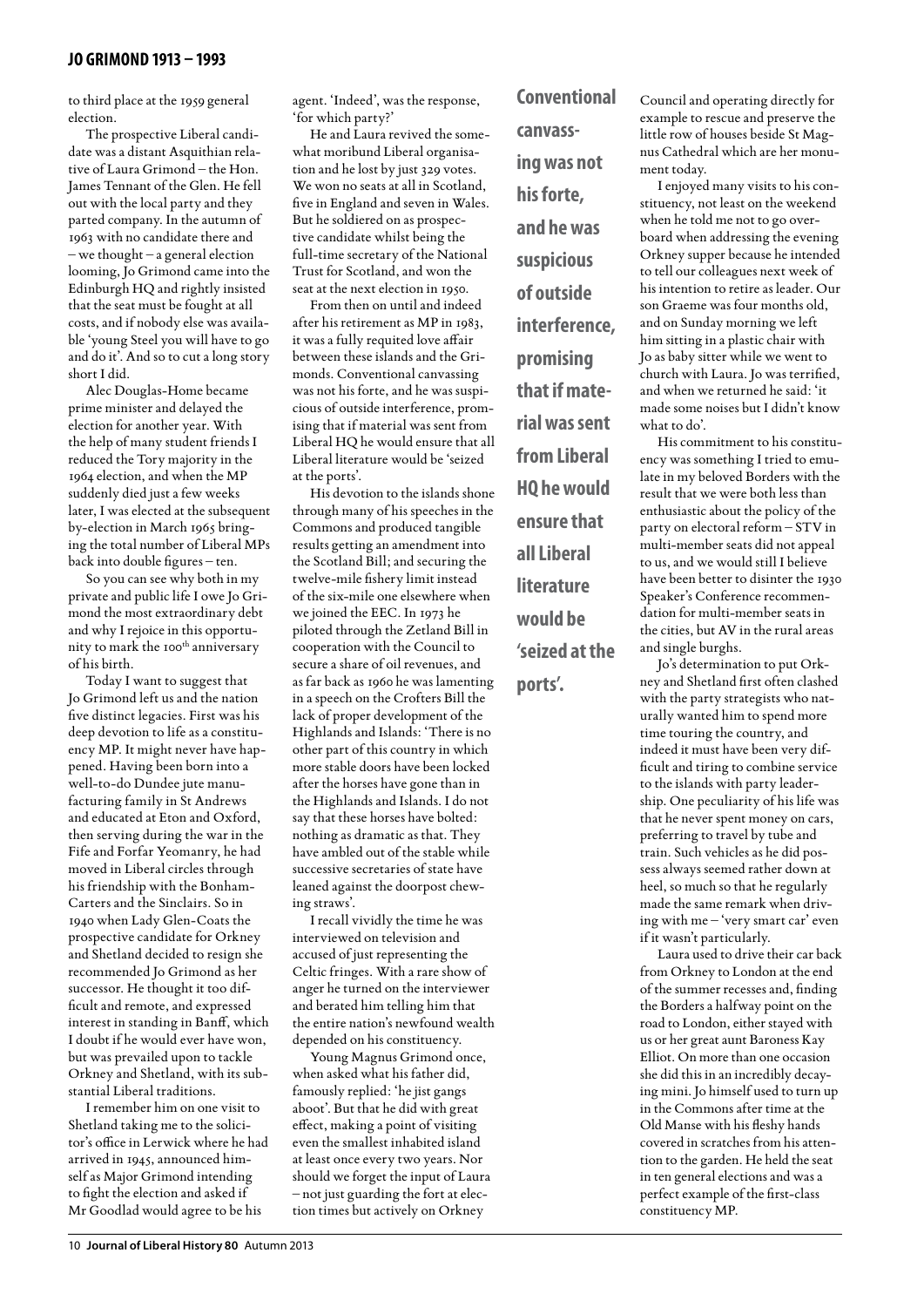tion to realise how close the party came to extinction, having been in the nineteenth and early twentieth century the great reforming party of government. Yet extinct as the dinosaur it nearly became.

In the 1951 election the once great party of government polled only 2.5 per cent of the popular vote partly because we could fight only a minority of the seats, and in that short parliament of 1950–51, when Jo was a new MP, the small Liberal band had only four times out of twelve major divisions voted in unison – in other words they were just a handful of disunited hangovers from historic days and by 1956 were reduced to just five MPs – with Jo being the only one elected against both Conservative and Labour candidates. Two actually had formal pacts with the Tories in Bolton and Huddersfield which we in due course lost when the pacts ended. So that is why I say that the party was nearly over.

When he became Leader in 1956, he began to proclaim the need for a realignment of the left, bearing in mind that the Labour Party had begun as the Labour Representation Committee within the Liberal Party but had now become too subservient to the powerful and reactionary trades unions. So it was natural that when I started to argue in 1979/80 for an alliance with the breakaway SDP, Jo was a leading supporter, so much so that I decided to play the Grimond card and on the eve of our annual assembly at Llandudno in 1981 persuaded him to come out of retirement and address what turned out to be a huge and emotional fringe meeting with me and Shirley Williams on the eve of our critical vote as a party when only 112 delegates out of 1,600 voted against the formation of the Alliance. 'I beg of you to seize this chance,' he said, 'do not get bogged down in the niceties of innumerable policies. I spent my life fighting against too much policy in the Liberal Party'. So Jo Grimond not only revived the old Liberal Party he played a crucial role in the events leading to the formation of today's Liberal Democrats.

His third legacy was to shake Britain out of its imperial past

**When he became Leader in 1956, he began to proclaim the need for a realignment of the left, bearing in mind that the Labour Party had begun as the Labour Representation Committee within the Liberal Party but had now become too subservient to the powerful and reactionary trades unions.**

with policies more attuned to the realities of the second half of the twentieth century. The American Secretary of State Dean Acheson was frequently quoted as saying that Britain had lost an empire but not yet found a role. Jo was among the early fighters against imperial nostalgia. He spoke against racism at home, and against the conduct of the colonial administration in Kenya at the time of the Hola Camp massacre.

On South Africa he said of the Sharpeville massacre in 1960: 'I believe something happened which has made a dividing line in history such as we sometimes see. I do not think things will ever be quite the same again. … The prime cause of all this is the attempt to impose a wholly unworkable and repugnant system – a system of race superiority'.

But perhaps the most controversial and uniquely Liberal commitment was his espousal of entry into the European Economic Community and opposition to the creation of the so-called independent nuclear deterrents of Polaris and Trident. In those days he did not wait for policy debates at the annual assembly – together with a small group (usually consisting of Frank Byers, Mark Bonham-Carter, Arthur Holt and Donald Wade) he would simply pronounce new ideas in the *Liberal News* to the astonishment of us humble readers of that much-missed paper.

When the UK government stayed out of the talks leading to the Treaty of Rome the six Liberal MPs divided the House, criticising the failure to join the EEC, and I think they were joined only by two or three others against the united forces of the Tories and Labour. Jo wanted us to take the lead role in a new united Europe instead of constantly – as today – being out-manoeuvred by the original powerful members. He described its creation as 'the disappearance of the cloud which has lain over Europe for a thousand years – the plague of Western European wars – which has been so completely expunged that new generations do not even appreciate the boon of its dispersal; it is alone worth any petty tribulations that the EEC may inflict'.

That sentiment was echoed by the late and great Sir Alastair Burnet who was presenting the ITV all-night results programme of the first European Parliament elections in 1979, at the end of which he told the remaining viewers: 'Thirty-five years ago the people of Europe from the Shetlands to Sicily were at war: today the people of Europe from the Shetlands to Sicily have elected a parliament. Goodnight.' It is noteworthy that David (now Lord) Hannay, who was Prime Minister Ted Heath's chief negotiator on our belated entry, wrote in his recent book that Britain's problems with the Common Agriculture Policy and especially the Common Fisheries Policy were because of our lack of vision – our failure to enter at the start as a founding member – as the Liberals alone had advocated.

Jo Grimond showed the same attitude to imperial pretensions on the issue of Britain acquiring an independent nuclear deterrent. He was opposed to the Polaris project and later the Trident one believing them to be 'unnecessary, dangerous and expensive' and argued that they made little additional contribution to that of the West as a whole and that they were maintained for 'out of date reasons of national prestige'. In the 1959 election he set out the policy: 'We of the Liberal Party say that Britain should not make its own nuclear deterrent. We believe the nuclear deterrent should be held by the West on behalf of the West as a whole and not by individual countries.' He was not a unilateralist but wanted to limit our nuclear participation to co-operation within NATO, not attempting to run our own independent deterrent: 'Must we not abandon many of our ideas about sovereignty and pool much of our resources and our arms?' he asked.

For that reason he was fully supportive when David Owen and I went to discuss with President Mitterand and Mr Chirac the possibility of reducing our deterrent jointly with that of the French, and he would have been doubtful about our present attempts to find a cheaper independent deterrent than Trident. Indeed this week's report of the Public Accounts Committee questioning the capability of the Ministry of Defence budget on equipment underscores the huge savings we could have made over the decades if the Grimond policy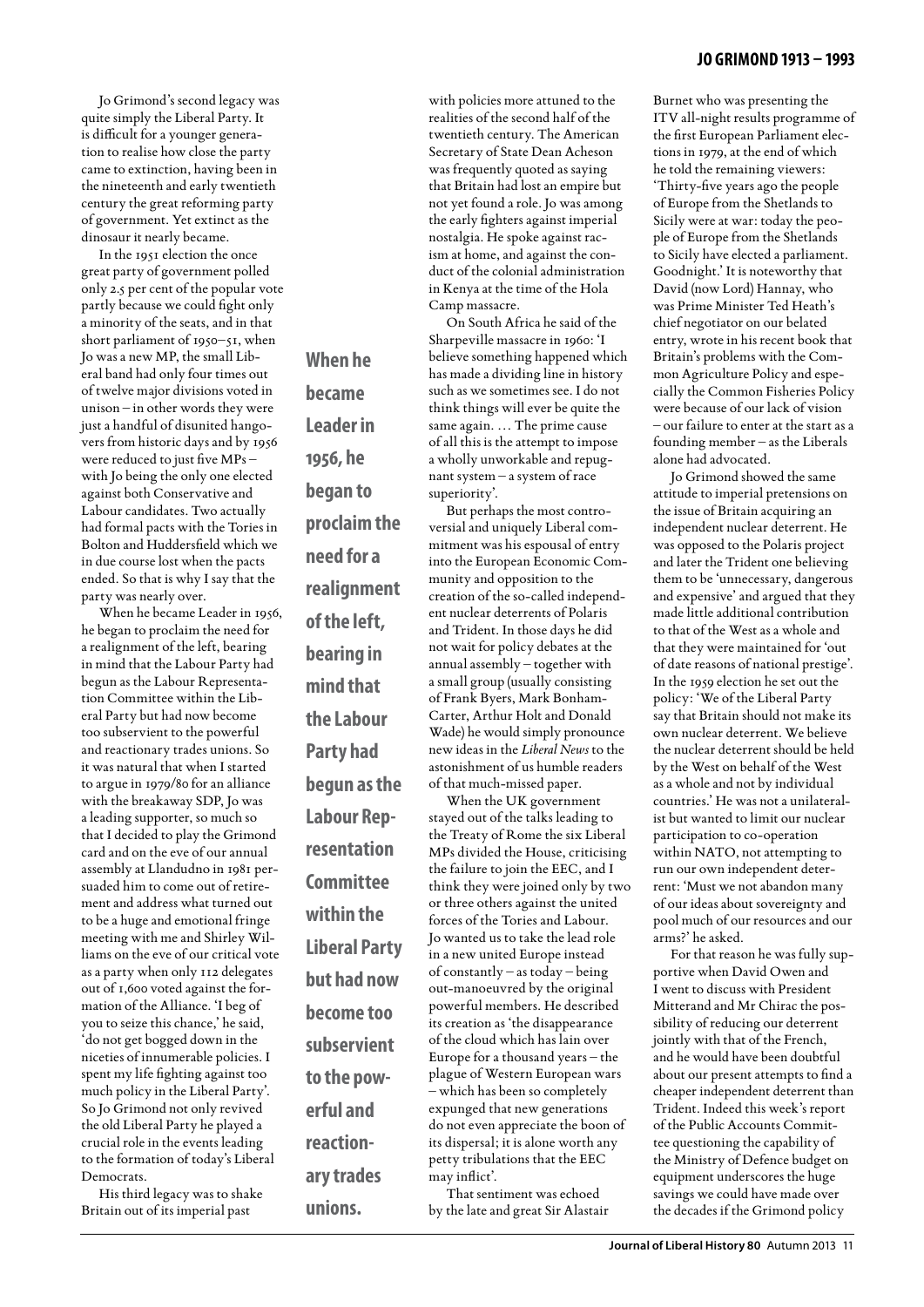had been pursued at the outset, and we had confined our deterrent role to providing bases for NATO operations.

My fourth suggested Grimond legacy was Scottish home rule as we used to call it. Jo devoted part of his maiden speech in the Commons to the subject and it was always a major part of his election addresses, though he always warned that his island constituents would be 'against any parliament run by a combination of Glasgow trade unionists and Edinburgh lawyers!' He would have been very pleased at the birth of the Scottish Parliament and indeed he at one point when ex-leader, and somewhat controversially within the party, favoured an electoral pact with the SNP in some seats to help bring it about.

But his view of the devolution settlement would have chimed with our party attitude today to the upcoming referendum. He was not in favour of independence, but stressed the sovereignty of the Scottish people and therefore would have advocated not the top-down Westminster devolution we have, but rather the devo-plus alternative to which we should be moving once the referendum is out of the way.

This is how he put it in his 1983 book *A Personal Manifesto*:

I do not like the word devolution as it has come to be called. It implies that power rests at Westminster, from which centre some may be graciously devolved. I would rather begin by assuming that power should rest with the people who entrust it to their representatives to discharge the essential tasks of government. Once we accept that the Scots and the Welsh are nations, then we must accord them parliaments which have all the normal powers of government, except for those that they delegate to the United Kingdom government or the EEC.

I find it difficult to see how, if the case for Scottish and Welsh self-government is accepted at all, any powers can be reserved to the UK government except foreign affairs, defence, and the wider issues of economic policy linked to a common currency and common trade policies. So when we consider Parliament we must think of three Parliaments

**He was the most engaging politician I have ever met – fantastically good company always. It has also to be admitted that at times he was delightfully imprecise and occasionally downright self-contradictory.** *The Economist* **likened his style to a man thinking aloud in the company** 

**of friends.**

and of a much-restricted Westminster Parliament.

I suggest that today his credo probably sums up the view of most Scots against the overblown, vague and unrealistic rhetoric of the independence lobby.

My fifth and final suggested legacy is much more imprecise – it is the personality of Jo Grimond itself. For a start he was the most engaging politician I have ever met – fantastically good company always. It has also to be admitted that at times he was delightfully imprecise and occasionally downright self-contradictory. *The Economist* likened his style to a man thinking aloud in the company of friends. One of his attributes was a lively sense of humour with which he peppered his speeches. Away back in 1933, in his home town of St Andrews, he attended his first political meeting during a by-election in East Fife being addressed by the Scottish Nationalist candidate, Eric Linklater (who was later in Orkney to become a friend and supporter). This is what he wrote about it: 'It was in a temperance hall which had obviously taken a good deal of trouble to live up to its name, for it was as dark and cheerless as cold tea. Eric Linklater battled valiantly against that chilly hall, but I fear that the hall won.'

When he was frustrated at the poor transport links to his constituency he underlined the point by filling in a bureaucratic form for the Commons authorities naming his nearest railway station as Bergen – which for Shetland was true. He also tried unsuccessfully to persuade them to permit him to travel to the islands by plane via Copenhagen.

In 1962 during the arguments about the terms for entry into the EEC he remarked that the preoccupation about the detailed terms 'would be as if at the Reformation someone had said they were unable to make up their minds until they knew what price the monasteries were likely to fetch'.

You will recall that when Jeremy Thorpe resigned as leader the party had not yet put in place the new democratic procedure for electing a new party leader by the members instead of just the MPs – something which incidentally we pioneered and the other parties copied. We therefore had to hold a special assembly to draft the new constitution amendments and Jo was persuaded to return as acting leader whilst we did so. John Pardoe gave him the bad news that apparently the only available venue for the assembly at such short notice was Bellevue zoo in Manchester – highly unsuitable. 'On the contrary', responded Jo, 'in the circumstances there could hardly be anywhere more appropriate'.

As he grew older he suffered from deafness, and indeed he told me that was one of the reasons he wanted to retire as leader, and I recall a dinner party at his home in Kew where he obviously could not follow the conversation round the table. Only in his later years did he admit to infirmities, telling one journalist in 1984: 'I am a little deaf, so I'll talk anyway and let's just hope I answer the question I think you asked me'. On another occasion when we were recording a party political broadcast I was becoming exasperated by his failure to stick to the script to which he retorted: 'David, you should know that I can't read the autocue – that's what gives my TV talks that unmistakable air of sincerity.'

Speaking at a pre-election rally in the Barbican in 1987, just after the hero of Orpington, Lord Avebury, had announced that he intended to leave his body to the Battersea Cat and Dog home, Jo said in his speech: 'my only worry is that the Alliance might have lost the votes of animal lovers now that they know that the dogs of Battersea are going to have to eat Eric Lubbock'.

But it was not just his humour that endeared him to so many. His first general election campaign as leader in 1959 attracted a whole new generation of Liberals especially amongst university students. It was the first election in which television was really important and the Tories and Labour had impressive budgets for their party political broadcasts. The Liberals did not, and simply put Jo live in front of the camera. The veteran American commentator Ed Murrow gave his broadcast top marks against the expensive ones describing it 'as effective as anything presented during the campaign'.

Jo was also a well-rounded and cultured individual with a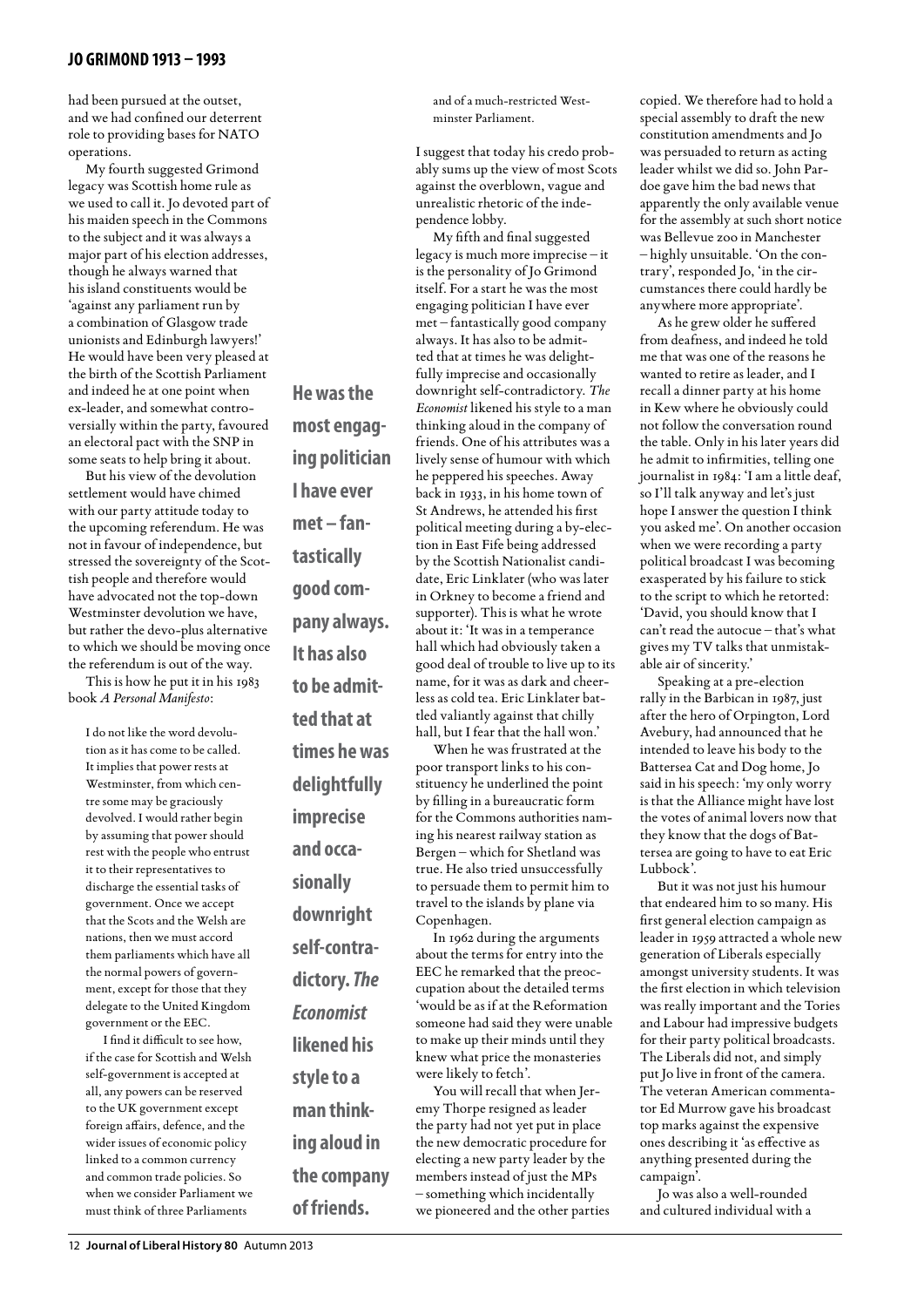particular interest in the arts – often to be seen carting his latest picture purchase on the plane to Orkney. His period as secretary of the National Trust also had its effect. When Edinburgh University set about in the late fifties destroying most of George Square to build new tower blocks he was scathing in a speech in the Scottish Grand Committee:

I hope that an indestructible ferro-concrete monument will be put up on which will be carved the names, not only of the Secretary of State, but of the Principal of the university and the whole of the university court commemorating the deed. Presumably they are proud of pulling down George Square, and so they should be associated with its destruction.

Jo's political style was totally hands on. He had only one member of staff – his indefatigable secretary Kate Fisher. When he was being prevailed upon to have a political assistant – what nowadays would be called a Spad, a special adviser – he was firmly resistant: 'I don't want anybody with bees in their bonnet – I have quite enough of my own'. He was eventually persuaded to take on Christopher Layton. He had been recommended as someone 'who would have lots of bright stimulating ideas for your speeches' to which Jo's response was 'I have six bright stimulating ideas before breakfast – what I want is someone who will get me from A to B on time'. And Jo could be remarkably vague – memorably turning up without his passport and thus missing the chartered plane taking the party leaders to President Kennedy's funeral.

So what would he have made of our situation today? Would he have approved of the coalition? Jo was unmistakably a politician of the left, writing this in 1958: 'We carve out a niche for ourselves left of centre in the sense that we stand for personal freedom against authority, in the sense that we believe there is still too much poverty, too many slums and too much cruelty, in the sense that we want and mean to have a wide dispersal of property and power'. He would have been alarmed by this year's report from Poverty and Social Exclusion

who found that 33 per cent of the UK population suffers from multiple deprivation, by the standards set by the public, compared to 14 per cent in the same survey thirty years ago, and notes that 1930s-style soup kitchens have returned to our towns and cities.

In the same year, 1958, he first advocated what he called 'a realignment of the left' stating his long-term objective 'to become the progressive wing of politics in this country, sweeping not only Liberals but liberal socialists and liberal Tories, and make it a great movement for the shaping of a Liberal society'. That is why despite some misgivings he personally and actively supported my leadership during the Lib–Lab pact and especially the Liberal–SDP Alliance and subsequent merger.

But my answer to the question would he have approved of the coalition is decidedly 'yes'. How can I be so sure? Because I recall our fourteen MPs' intense discussion round the table in committee room J in the Commons basement immediately after the February 1974 election – when Ted Heath had gone to the country early on a 'who rules Britain' basis and the people had decided it should not be him. Jo, Frank Byers and I had already damped down Jeremy Thorpe's fleeting attraction to Heath's suggestion of a coalition, and the parliamentary party was clearly equally unimpressed by the suggestion. But Jo intervened to say he was worried by the tone of some of the arguments – that although the conditions were not right (a Con– Lib coalition would still not have had a majority) we should not as a party rule out coalition in principle even with the Tories, especially as we advocated proportional representation. He would have been astonished but tickled if you had told him that his two successors as MP Jim Wallace and Alistair Carmichael would both be members of a coalition government though he would have been mischievously sarcastic about both of them.

That is not to say that he would have approved of all that the coalition has done. He would certainly have opposed the about-turn on student fees with its inevitable loss of trust in our party among the electorate, though I recall that in 1983 he and Laura both came to my **'We carve out a niche for ourselves left of centre in the sense that we stand for personal freedom against authority, in the sense that we believe there is still too much poverty, too many slums and too much cruelty, in the sense that we want and mean to have a wide dispersal of property and power'**

defence of the Leader's right to a veto over items in the manifesto, a gloriously undemocratic but useful proviso which we lost in the merger process, and which might have been used to save us that campaigning embarrassment at the last election. He would have been dubious about the AV referendum and, given his utterances on the plethora of detailed policies, he would have been sceptical about the laundry lists of supposed achievements (such as amendments to the Health Bill) regularly trotted out by party headquarters but which seem not to impress the public one bit. Why do I say that? Because again his own words in 1964: 'Some time we will have to change the electoral system, but not immediately, the most important thing to face is the economic situation'.

 He would also argue that we should concentrate on and promote Liberal principles and values. How do I know that? Because he made exactly that point publicly during the Lib–Lab pact. What had he in mind? First and foremost co-determination in industry. He was deeply interested in that, having studied Yugoslav cooperatives even within a communist system, and the Mondragon cooperative in the Basque region of Spain, which he described as 'socialism without the state'. He believed fully in co-ownership of shares and worker representatives on boards. Our German Liberal colleagues used to joke with his approval that after the war we the occupying powers insisted on a new German constitution which contained a decentralised federal system of government, proportional representation, and industrial democracy, 'and you are so generous you British you took not one of these three for yourselves!'

Another Liberal fundamental would be a land tax or site value rating to free up land hoarded for speculation and undeveloped, still as relevant today as it was in his.

I want to end with Jo's own words from his last book to illustrate what he meant by Liberal values:

The ancient Greek ideals of restraint, of economy, of serious application to the cultivation of the mind and the Christian teaching of poverty, charity in